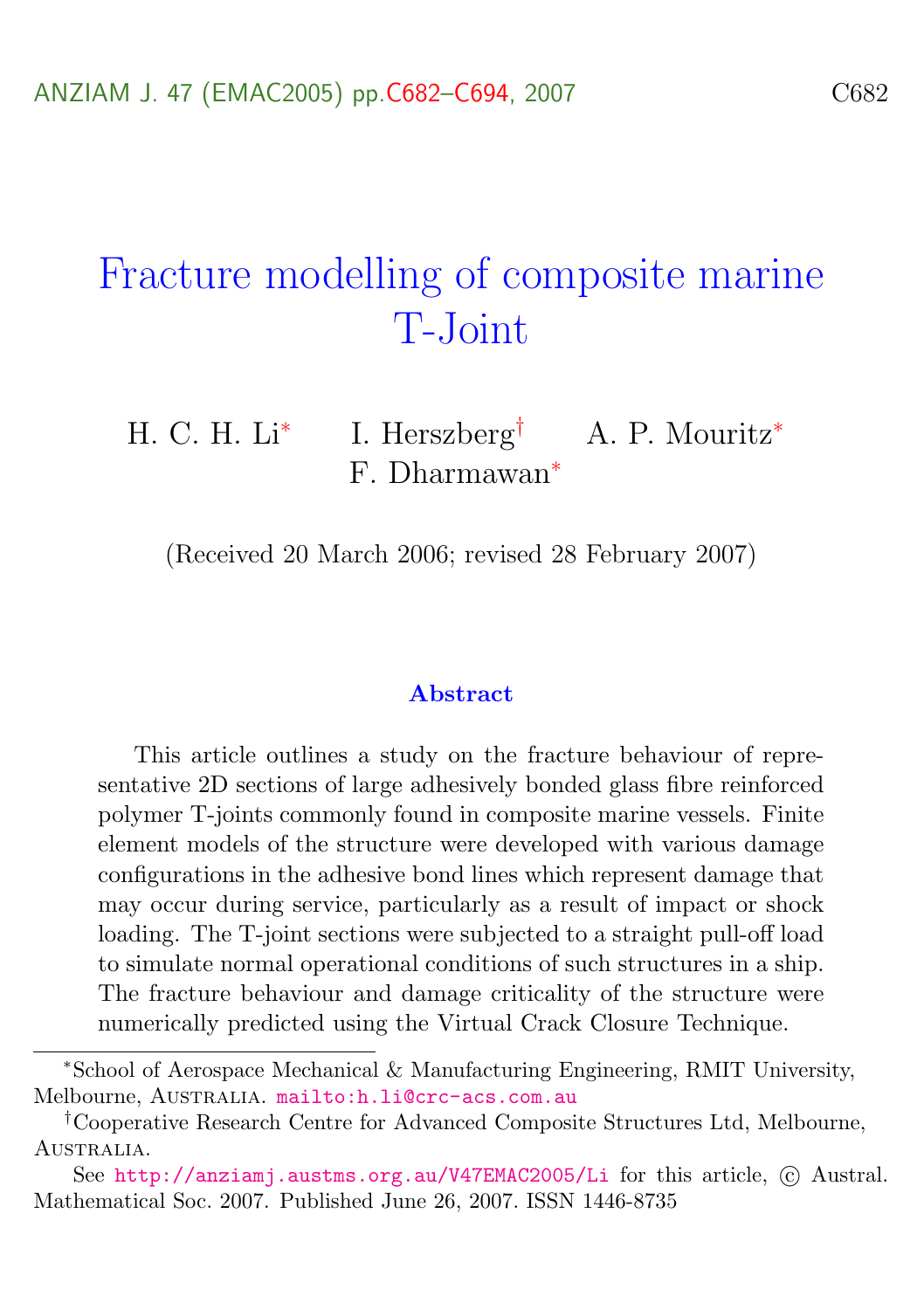#### Contents C683

# **Contents**

|                   | 1 Introduction             | C683 |
|-------------------|----------------------------|------|
|                   | 2 Finite element modelling | C684 |
|                   | 3 Horizontal disbonds      | C687 |
|                   | 4 Vertical disbonds        | C691 |
|                   | 5 Conclusion               | C693 |
| <b>References</b> |                            | C693 |

## <span id="page-1-0"></span>1 Introduction

Fibre reinforced polymer composites have superior mechanical properties compared to traditional metallic and timber structural materials for the manufacture of marine vessels. These include high specific strength, excellent fatigue performance, and superior corrosion resistance. In order to exploit the advantages of composite materials, secondary or adhesive bonding is often necessary for the construction of structures with complex geometries. Such adhesive joints play an important role in structural load transfer. Hence, an understanding of the failure mechanisms of these joints and their load carrying capacity after sub-critical damage is important for the efficient design of these structures.

This article outlines a study on the fracture behaviour of representative 2D sections of large adhesively bonded glass fibre reinforced polymer T-joints commonly found in composite marine vessels. Finite element models of the structure were developed with various damage configurations in the adhesive bond lines which represent damage that may occur during service, particu-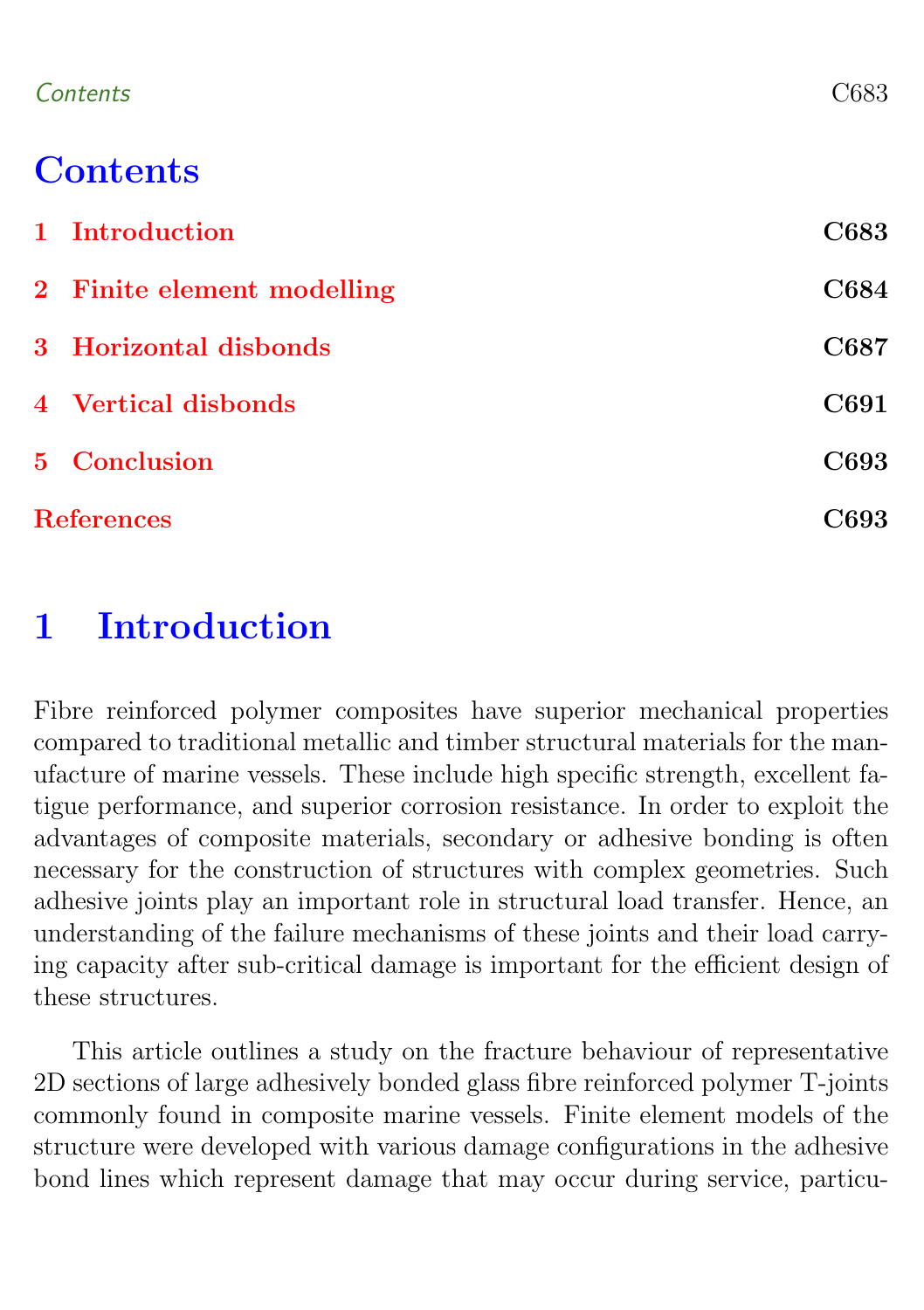<span id="page-2-1"></span>

|                  |      | Hull Overlaminate Filler |      |
|------------------|------|--------------------------|------|
| $E_1$ (GPa)      | 26.1 | 23.5                     | -3.5 |
| $E_2$ (GPa)      | 3.0  | 3.0                      |      |
| $\nu_{12}$ (GPa) | 0.17 | 0.17                     | 0.3  |
| $G_{12}$ (GPa)   | 1.5  | 1.5                      | 1.3  |

<span id="page-2-2"></span>TABLE 1: Material properties for FE models.

larly as a result of impact or shock loading. The T-joint sections were subjected to a straight pull-off load to simulate normal operational conditions of such structures in a ship. The Virtual Crack Closure Technique (VCCT) was used to calculate the strain energy release rates for the prediction of residual strength.

## <span id="page-2-0"></span>2 Finite element modelling

The dimensions of the T-joint are shown in Figure [1.](#page-3-0) The FE models were constructed using msc Patran and analysed with msc Nastran. A joint with a depth of 5 mm was considered and the FE models were constructed using two dimensional plain-stress shell elements, based on previous work by Dharmawan et al. [\[1\]](#page-11-2). Orthotropic elements were used to model the hull, bulkhead and overlaminate while isotropic elements were used for the filler. The material properties used in the models were obtained experimentally and are listed in Table [1.](#page-2-1) The models were subjected to a one dimensional pull off load uniformly distributed at the top of the joint, which is representative of the normal operational loading of such structures. Pinned-slide boundary conditions were symmetrically applied at two nodal locations 225 mm from the centre (load) line on the horizontal overlaminate surface. Disbonds of various lengths were incorporated in the models at different locations of the bond lines, simulating damage which may typically occur due to impact or shock loading. The different damage configurations studied are shown in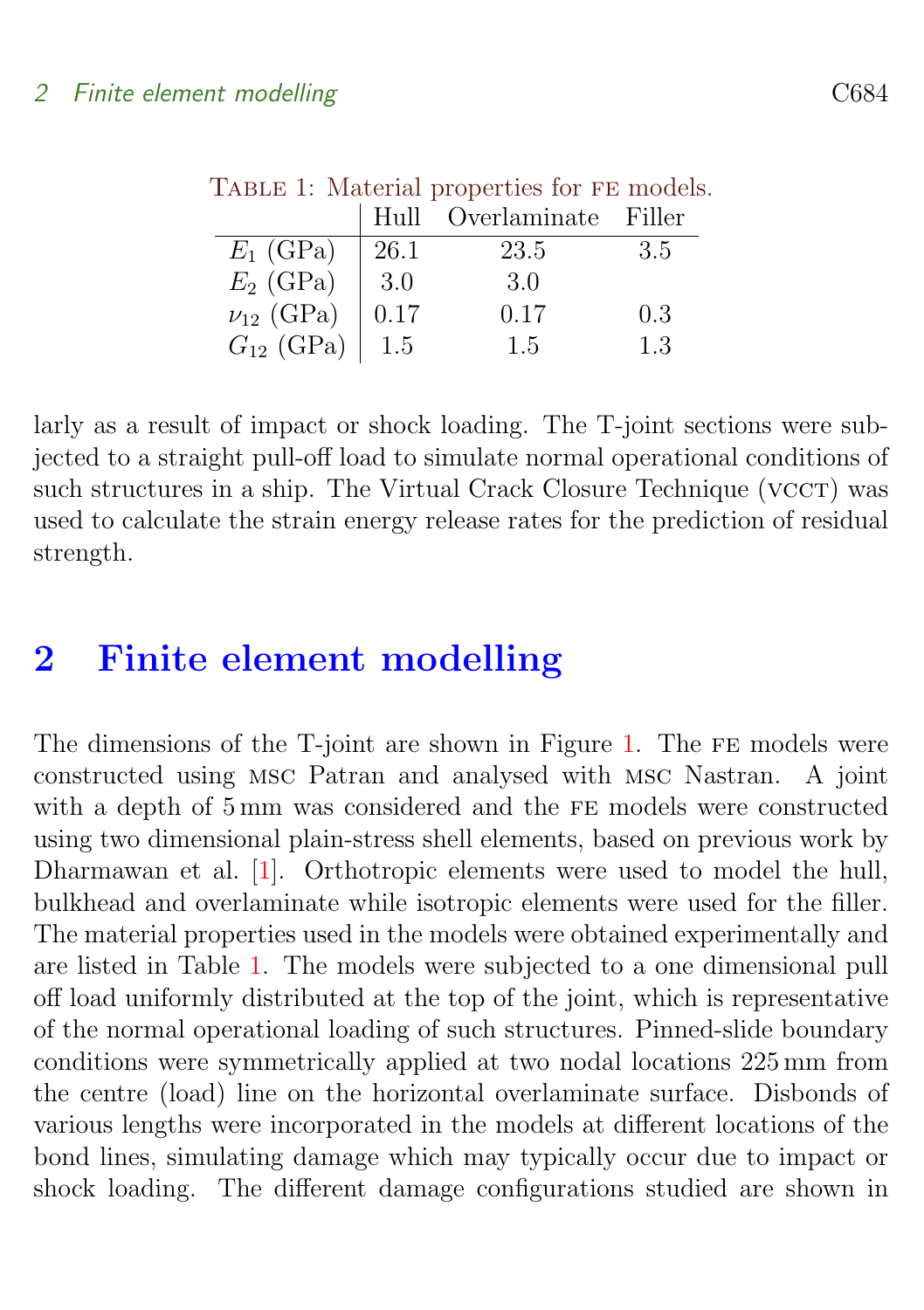

<span id="page-3-0"></span>Figure 1: Dimensions of symmetrical half joint.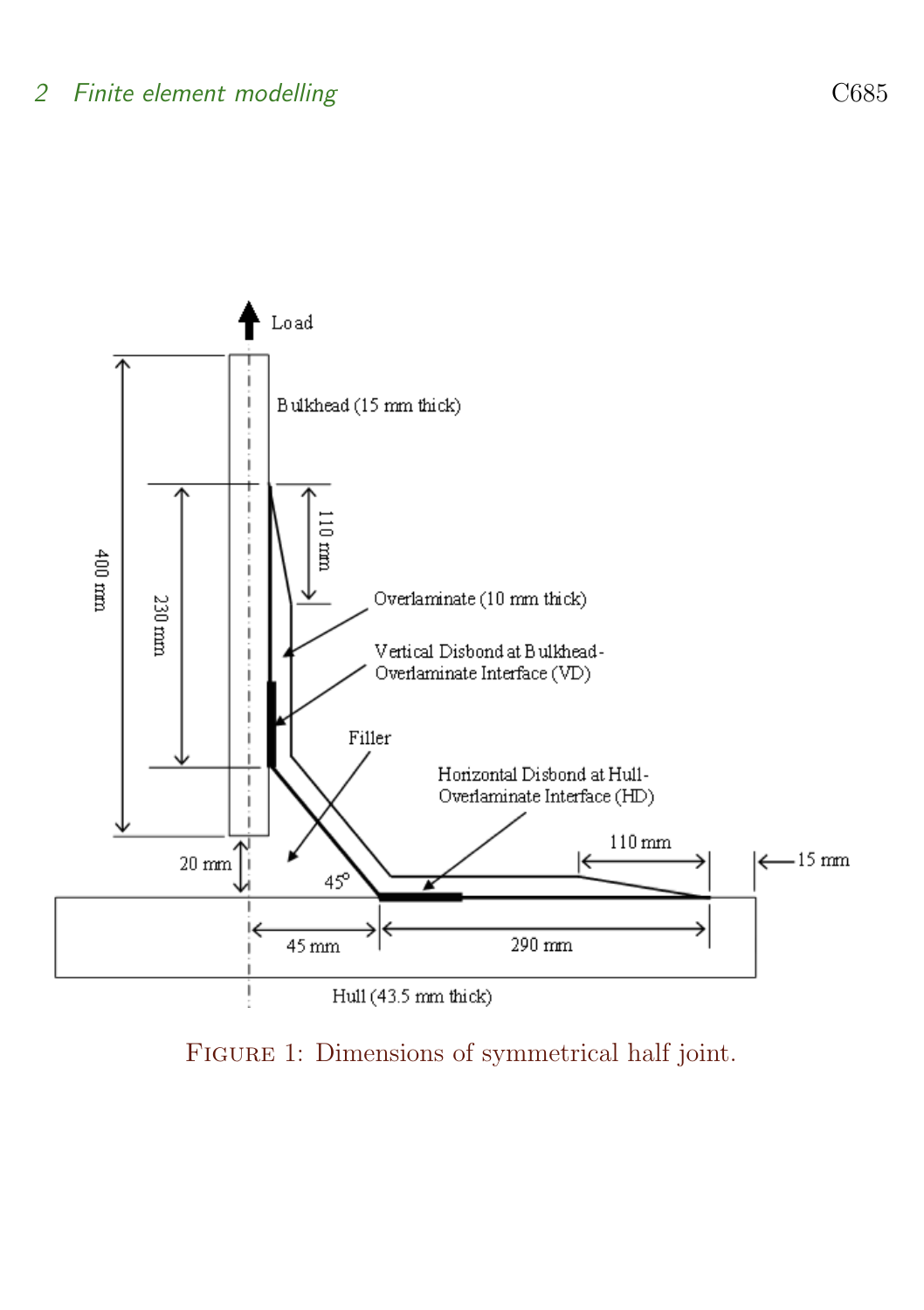<span id="page-4-1"></span>

<span id="page-4-0"></span>FIGURE 2: VCCT calculation scheme for four-noded quad elements [\[2\]](#page-12-0).

Figure [1.](#page-3-0) Three disbond lengths, 30, 60 and 90 mm were examined at each location. The FE models were analysed using a linear static solver.

The Virtual Crack Closure Technique was used to calculate the strain energy release rates (SERR) at the tips of the disbonds at four different load steps (6 kN, 10 kN, 13 kN and 16 kN). The VCCT uses nodal forces ahead of the disbond front and displacements behind the disbond front to directly calculate the classical linear elastic fracture mechanics-based serr components. Krueger  $[2]$  describes details of the vcc. Figure [2](#page-4-0) shows the calculation schemes for four-noded quad elements. In this study, the nodal forces were obtained directly by placing rigid multi-point constraints (MPC-RBAR) at the disbond tips. The ratio of the virtual crack extension to the length of the actual crack  $(\Delta a/a)$  has been kept between 0.005 and 0.05 at all times. The calculated SERR values were used to predict the residual strength of the damaged T-joint using an appropriate failure criterion.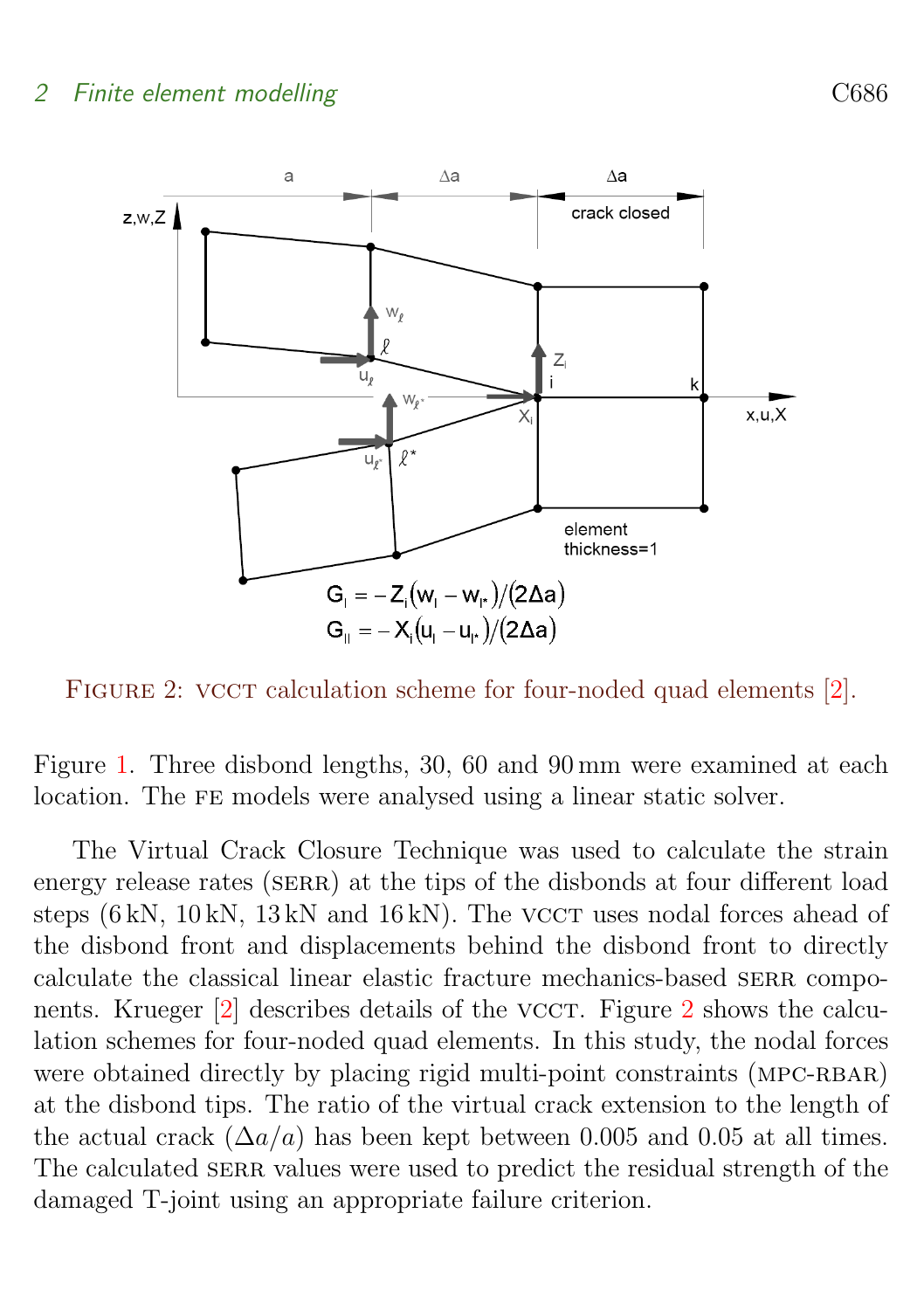<span id="page-5-2"></span>

<span id="page-5-1"></span>FIGURE 3: SERR of T-joint with 30 mm initial disbond at overlaminate-hull interface.

### <span id="page-5-0"></span>3 Horizontal disbonds

The SERR versus load graph for an initial disbond size of 30 mm is shown in Figure [3.](#page-5-1) The SERR at the outer crack tip appears negligible compared to that at the inner crack tip, indicating that the disbond has the propensity to propagate towards the filler region only. Calculations also indicate that the SERR of the inner crack tip is dominated by the Mode I component and therefore only the Mode I fracture toughness is required for the failure criteria. At a load of approximately 8.5 kN, the Mode I serr exceeds the fracture toughness of neat vinyl ester resin  $(240 \text{ J/m}^2)$  [\[3\]](#page-12-1), which is the principal constituent of the filler. If an assumption is made that the fracture toughness of the resin filler is less than that of the filler-hull interface (that is, the crack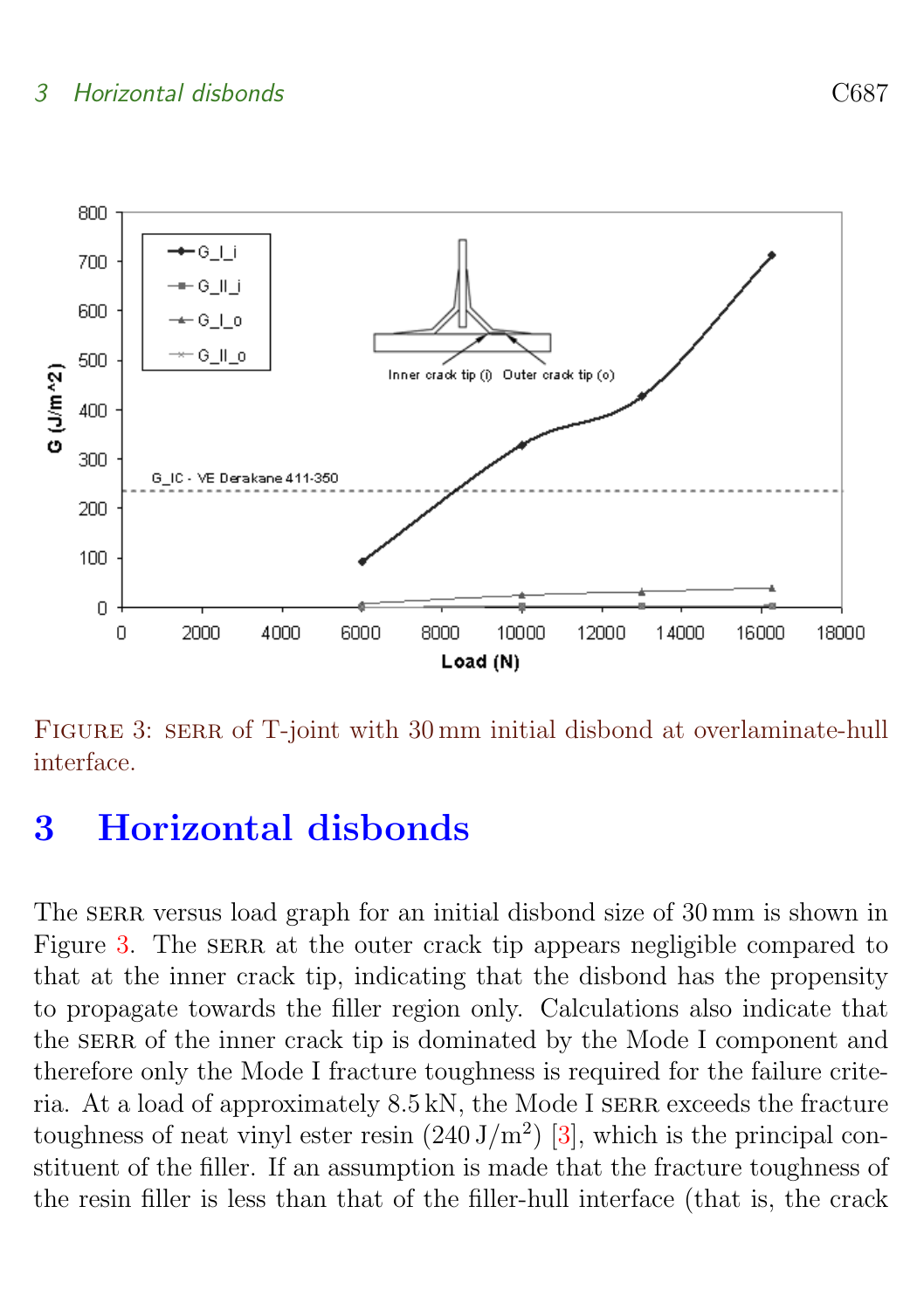<span id="page-6-0"></span>will grow within the filler rather than along the filler-hull interface), then expect that crack propagation will initiate at a load of approximately 8.5 kN.

However, the initiation of crack propagation in this case does not necessarily signify failure of the joint, because once the crack reaches the opposite filler vertex, it may be arrested due to the much greater toughness of the gfrp material into which it must grow. To investigate the likely behaviour of the disbond propagation, the initial crack length was extended in three increments until it reached the opposite filler vertex and the subsequent serrs were calculated. The results are shown in Figure [4.](#page-7-0)

Figure [4](#page-7-0) shows that the Mode II components of the SERRs at both crack tips remain negligible throughout the crack propagation, so that they may be ignored for the purpose of failure prediction. Figure [5a](#page-8-0) shows that the SERR of the inner crack tip possesses a negative gradient with respect to the crack length until the crack reaches the mid point of the T-joint, indicating stable crack growth (that is, a higher load is required to propagate the crack). Although only the 10 kN load case is shown in Figure [4a](#page-7-0), the other load cases produced similar trends. The serr at the outer crack tip increases steadily with crack length, exceeding that at inner crack tip after a growth of approximately 20 mm. Figure [4b](#page-7-0) shows that failure at the out crack tip may be expected at a load of 12 kN if the Mode I fracture toughness of the GFRP composite is taken to be  $1500 \text{ J/m}^2$ . (This higher value compared to typical Mode I fracture toughness of glass-vinyl ester composite [\[4\]](#page-12-2) is due to the inclusion of a chopped strand mat at the bond line which is commonly used to improve joint adhesion.) The result of the analysis yields a multistage failure prediction, with the initiation of disbond propagation into the filler occurring at a load of 8.5 kN, and final failure of the outer crack tip taking place at 12 kN.

The analysis was repeated for the 60 mm and 90 mm initial disbond cases. A comparison of the two distinctive events in the failure process predicted by the vcc for the various initial disbond sizes is shown in Figure [5.](#page-8-0) A margin exists between the disbond propagation load and the final failure load. This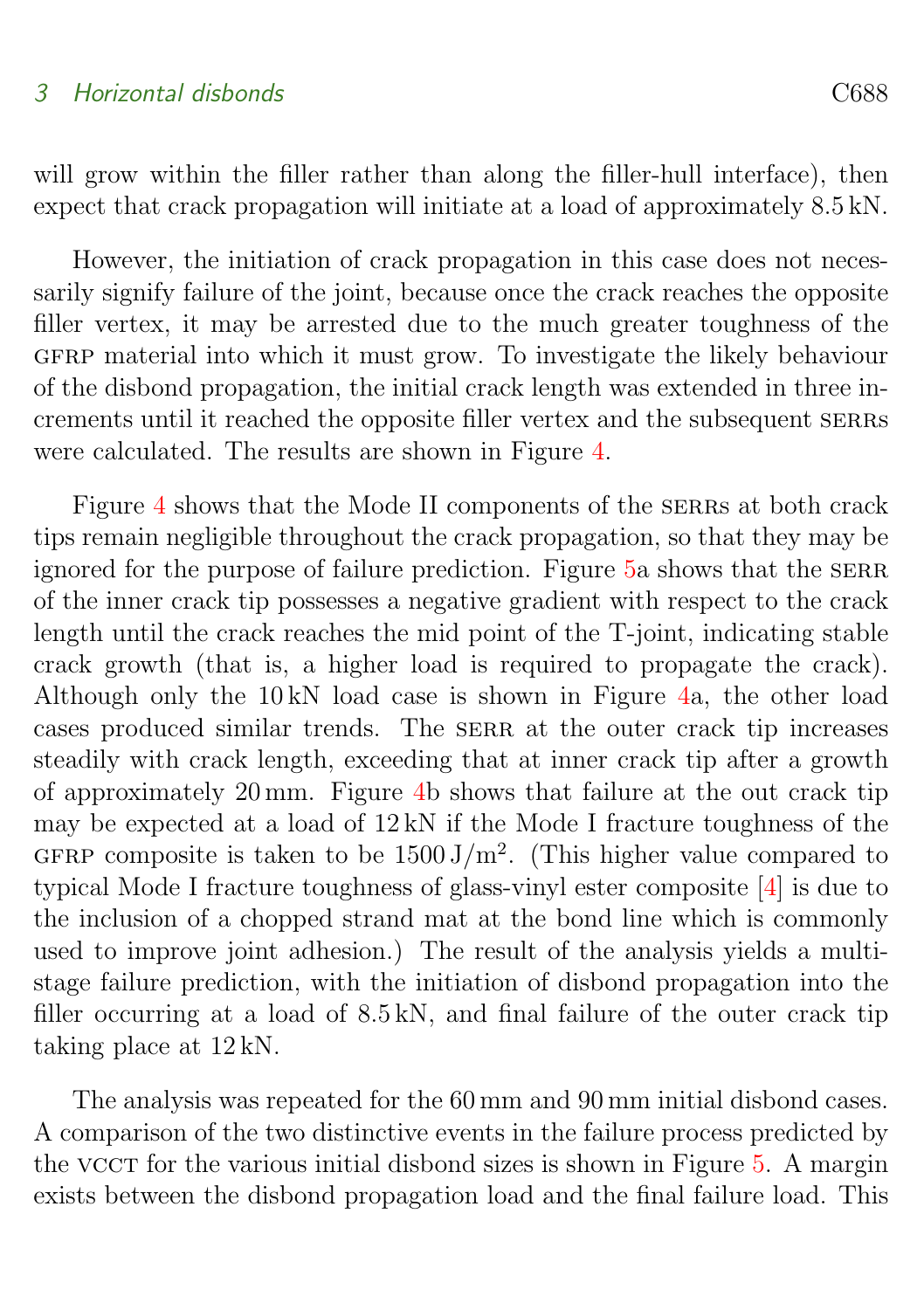

<span id="page-7-0"></span>FIGURE 4: SERRS of T-joint with 30 mm initial disbond between overlaminate-hull interface: (a) serr versus crack length; and (b) serr versus load when disbond growth reaches other side of filler vertex.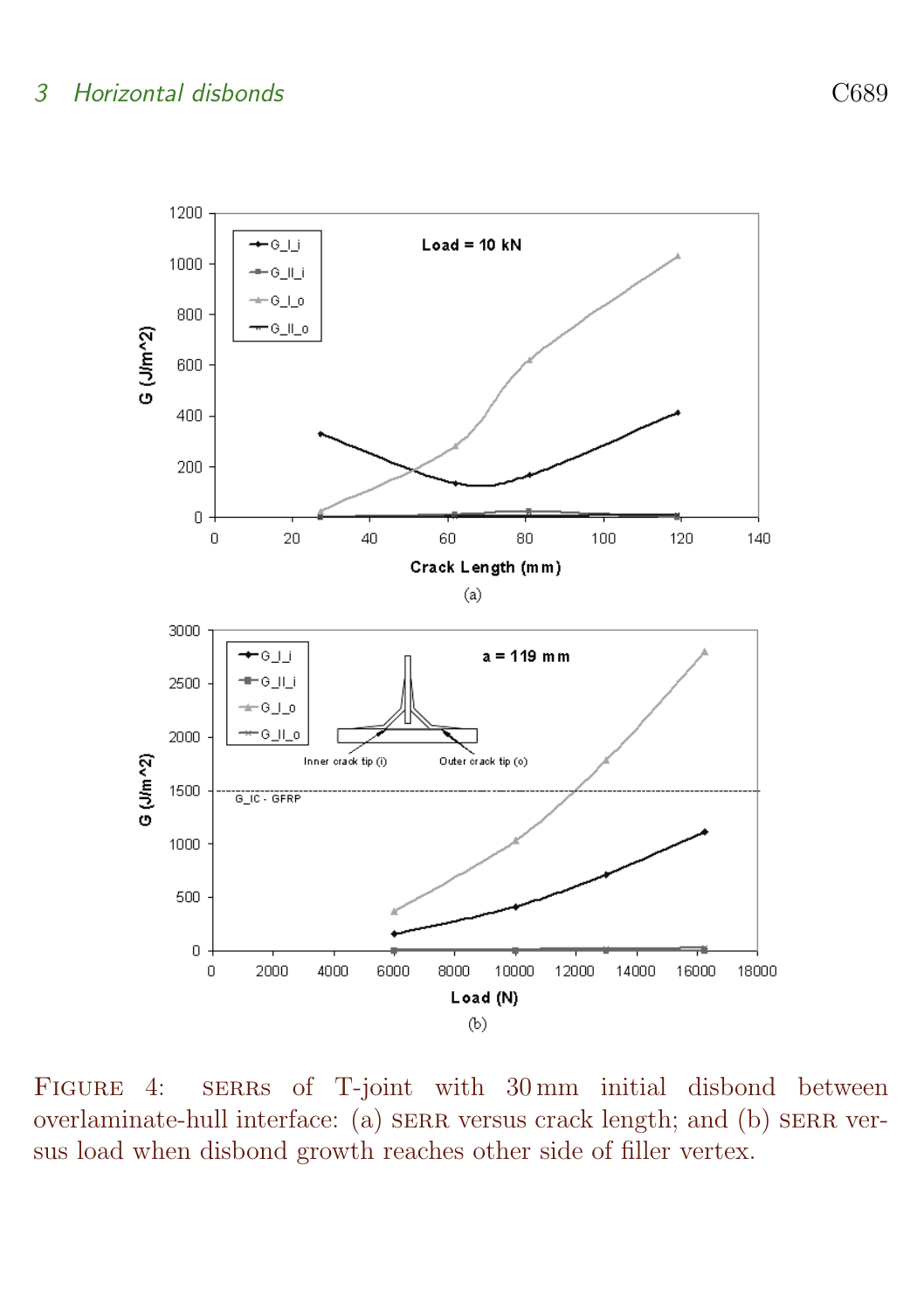<span id="page-8-1"></span>

<span id="page-8-0"></span>Figure 5: Failure loads for T-joints with various initial disbond sizes at horizontal overlaminate-hull interface.

margin is small for initial disbond sizes of less than 5 mm, presumably because the minute damage has very little impact on the strength of the structure. Indeed, the predicted failure load for a T-joint with a 5 mm initial disbond corresponds to that of the undamaged structure measured experimentally in a previous study [\[5\]](#page-12-3). We infer that disbond sizes less than 5 mm at this location have no impact on the strength of the structure and the failure mechanism would be the same as that of the undamaged joint.

The margin becomes significant for initial disbond sizes over 10 mm. The disbond propagation load does not decrease significantly with increasing initial disbond size of between 30 and 90 mm. The margin between the disbond propagation load and failure load reduces steadily, reaching zero at an initial disbond size of approximately 82 mm. The margin is negative for initial dis-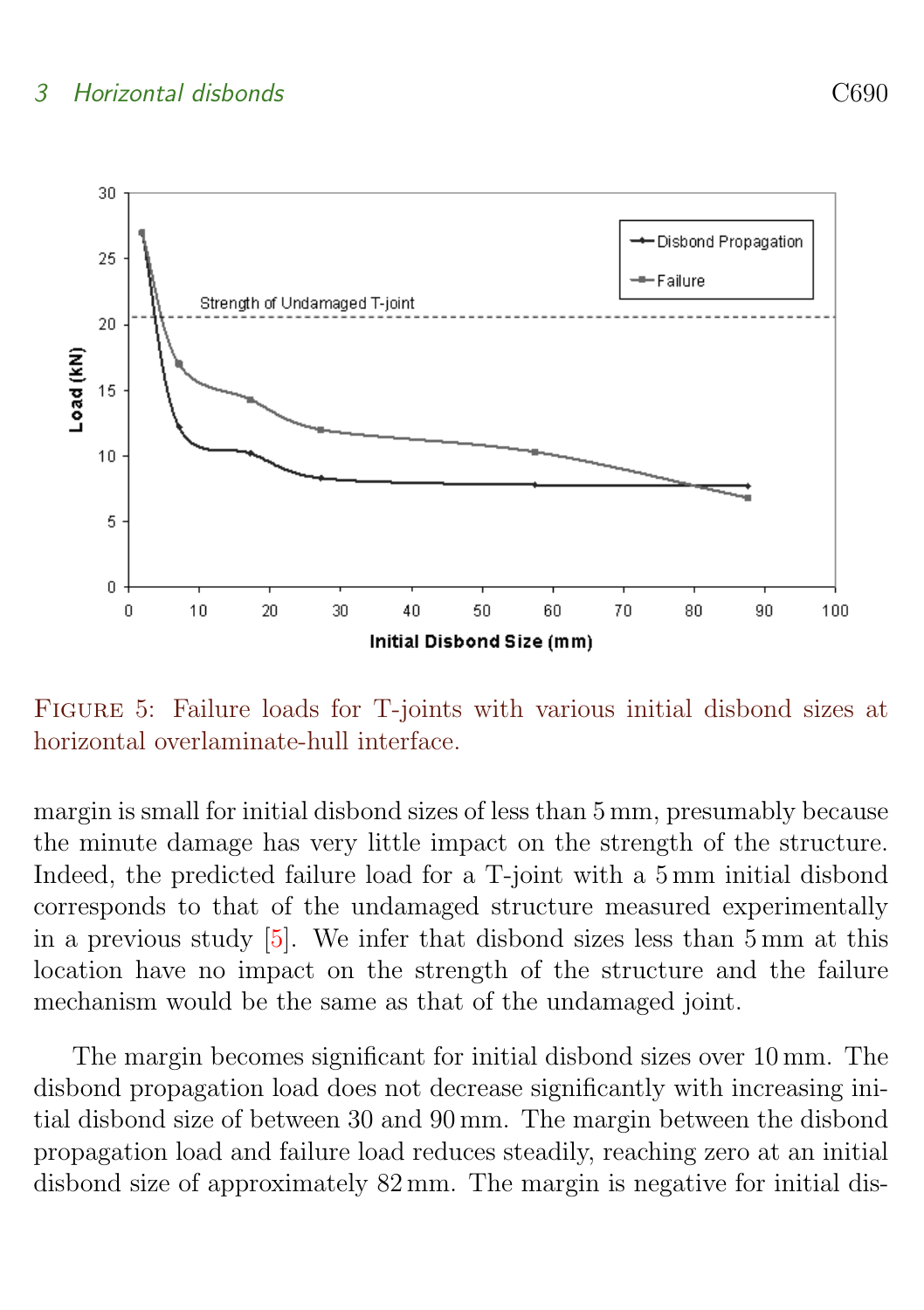#### 4 Vertical disbonds C691



<span id="page-9-1"></span>FIGURE 6: SERR versus load for T-joint with initial vertical disbonds of various lengths at overlaminate-bulkhead interface.

bond sizes greater than 82 mm, indicating that the final failure load is less than the load required to initiate disbond propagation. This information may be useful in the design of a structural health monitoring system. In this case, to ensure that the structure does not fail abruptly, the minimum detectable disbond size must be less than 80 mm.

# <span id="page-9-0"></span>4 Vertical disbonds

The SERR graphs for the T-joint with various lengths of vertical disbonds be-tween the overlaminate and the bulkhead are shown in Figure [6.](#page-9-1) Only those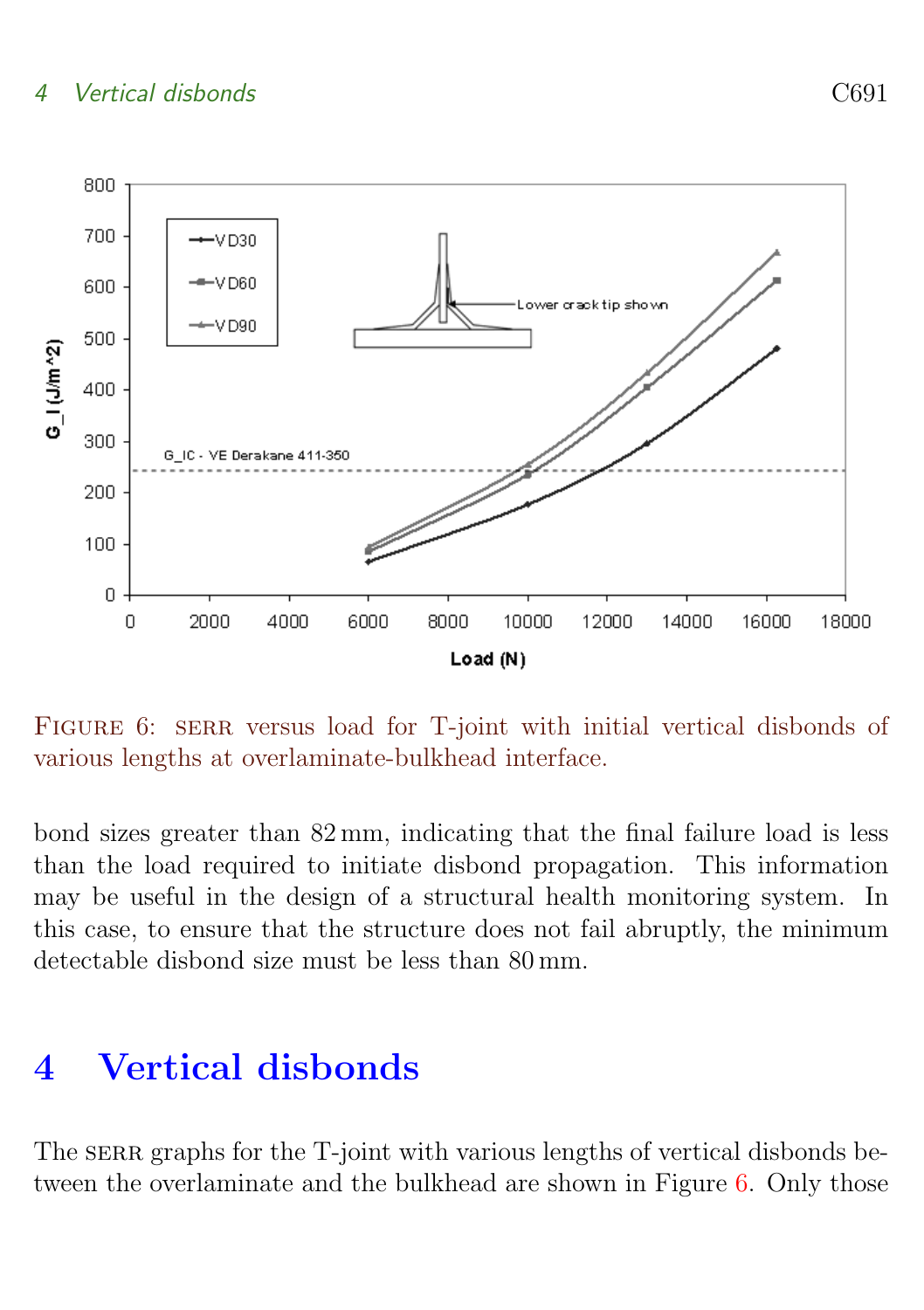#### <span id="page-10-1"></span>4 Vertical disbonds C692



<span id="page-10-0"></span>Figure 7: Failure loads for T-joints with various initial disbond sizes at vertical overlaminate-bulkhead interface.

for the lower disbond tip are shown because the SERR at the upper disbond tip in all cases was non-critical in relation to the fracture toughness of the gfrp composite, even at the highest load step. In contrast, the lower disbond tip extends into the filler region, which has a much lower fracture toughness compared to the GFRP composite. Hence, expect that disbond propagation occurs at the lower crack tip preferentially. fe modelling conducted in an earlier study showed that once the crack reached the hull, it would quickly spread horizontally due to the creation of severe stress concentrations [\[6\]](#page-12-4). Therefore, failure can be considered upon the initiation of crack propagation into the filler.

The Mode II components of the SERRs were found to be negligible and omitted in Figure [6.](#page-9-1) This also allows the Mode I fracture toughness of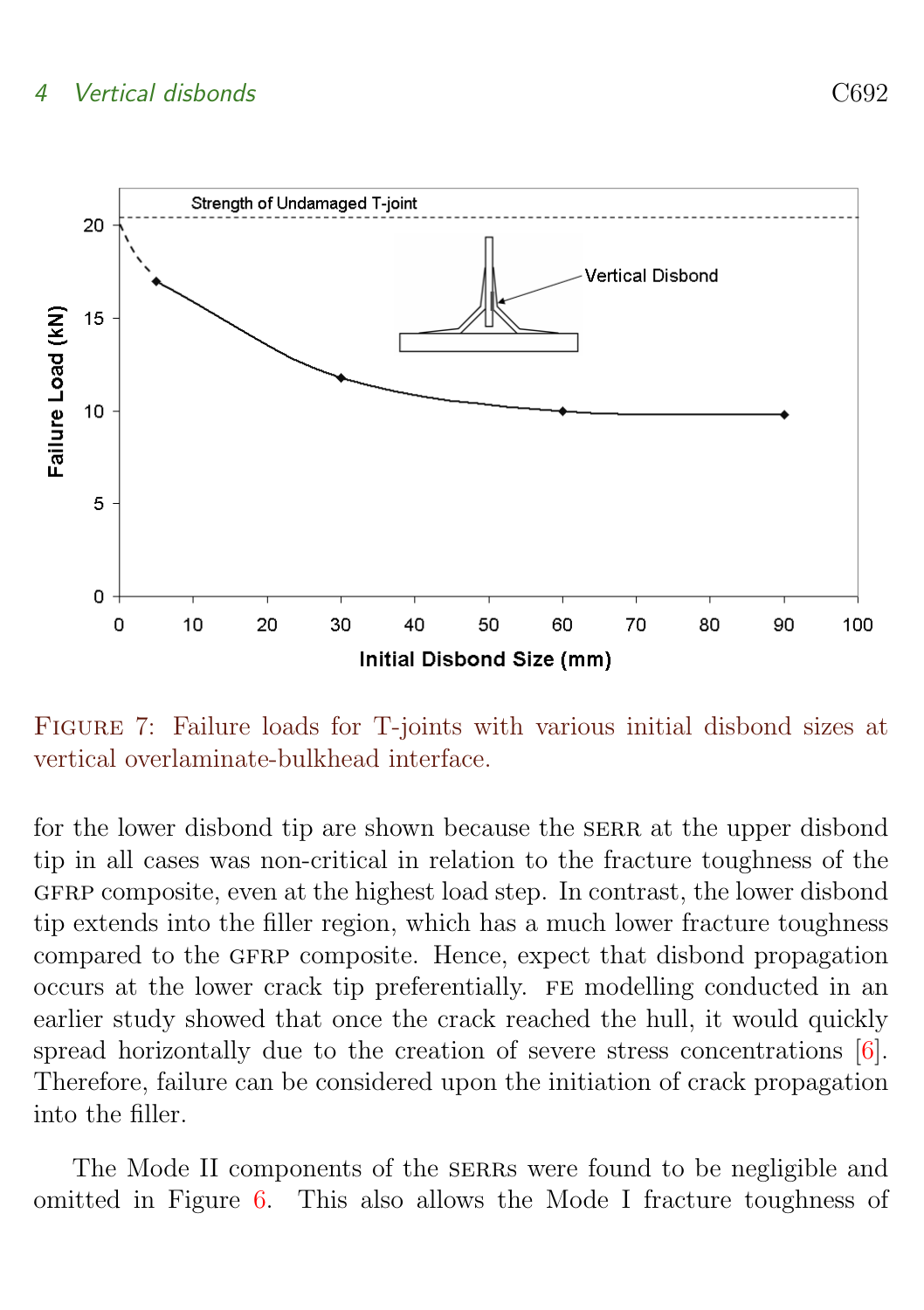#### 5 Conclusion C693

the resin to be used alone for the failure criterion. Figure [6](#page-9-1) shows that the predicted failure load for the T-joint with a 30 mm vertical disbond is 11.8 kN. When the initial disbond length is increased to 60 mm, the predicted failure load decreases to 10 kN. Increasing the initial disbond length further appears to have a diminishing effect, with the predicted failure load reaching 9.8 kN for an initial disbond of 90 mm.

A comparison of the failure load against the initial disbond size is shown in Figure [7:](#page-10-0) if the curve is extrapolated as shown by the dotted line, the predicted failure load of the undamaged structure corresponds well to the experimental result. This indicates that the vertical bond line is a critical region where even a small disbond can significantly degrade the strength of the structure.

### <span id="page-11-1"></span>5 Conclusion

A finite element study has been conducted, using the virtual crack closure technique, to investigate the fracture behaviour of marine GFRP composite Tjoint. T-joints with various damage locations and sizes have been considered and the strain energy release rates at the tips of the disbonds under a pull-off load were calculated to predict the mechanisms and loads of failure. It has been demonstrated that the Virtual Crack Closure Technique successfully models the fracture behaviour of composite marine T-joints.

# **References**

<span id="page-11-2"></span><span id="page-11-0"></span>[1] F. Dharmawan, R. S. Thomson, H. C. H. Li, I. Herszberg and E. Gellert. Geometry and Damage Effects in a Composite Marine T-Joint, Composite Structures, 66, 2004, 181–187. [C684](#page-2-2)